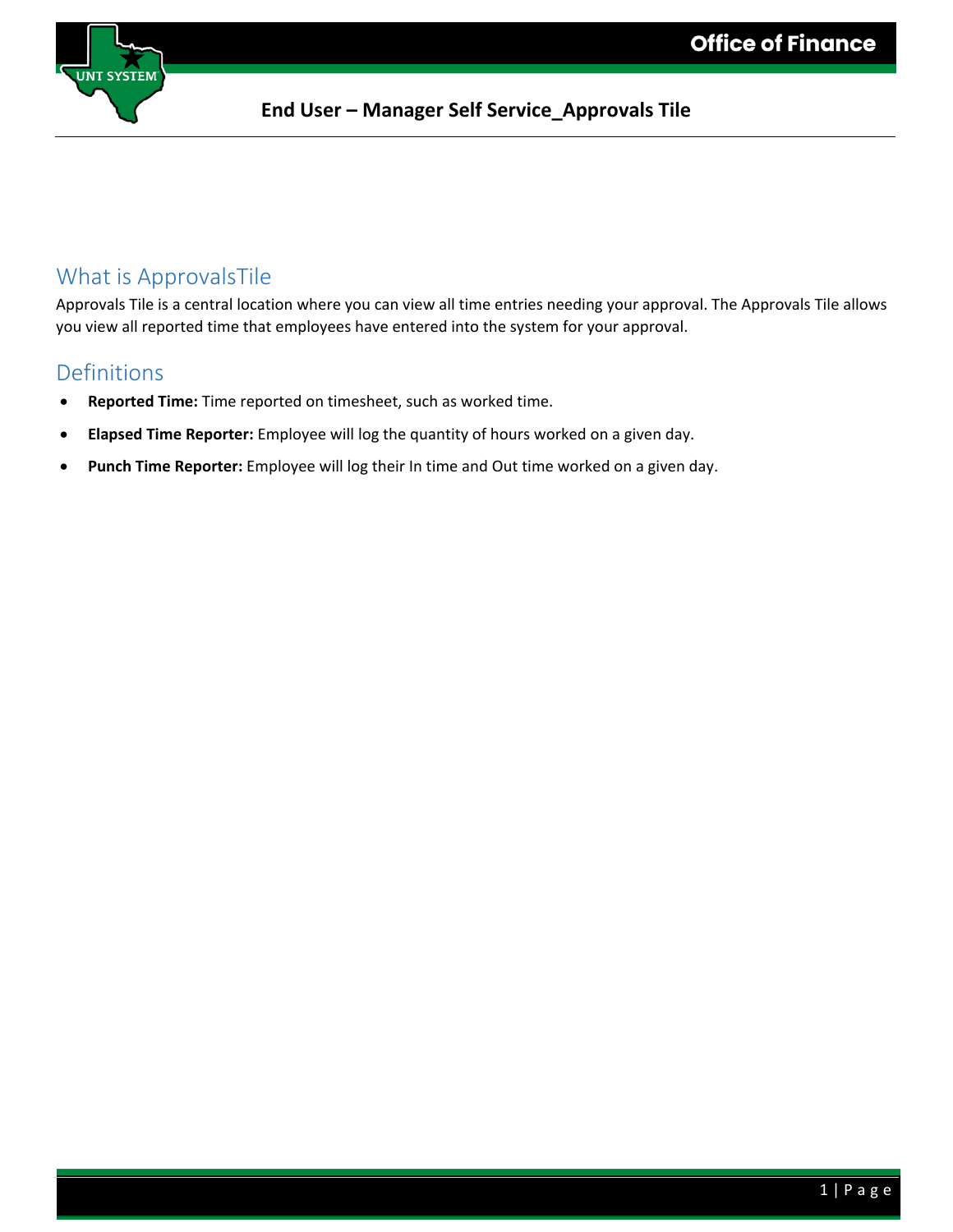

# Navigating to Approvals Tile:

| Step 1   | Log into your employee<br>portal (MyUNTSystem.edu)                                                                                                                                                      | VNT SYSTEM<br>Employee<br>Self Service<br>EUID<br>WNT<br>ASC <sup><sup>##</sup> THE UNIVERSITY of NORTH TEXAS</sup><br>Password<br>Sign in<br>Can't sign in? Clear your web brow<br>cache or open a private browsing session<br>Check your EUID and password, or<br>complete a service request for assistanc<br><b>UNT DALLAS</b><br><b>UNT SYSTEM</b><br>dministration<br>Service intermissions occur on Tuesday<br>and Thursday from 7:00 to 9:30 pm and<br>Saturday from 7:00 pm until noon on<br>Sunday. |
|----------|---------------------------------------------------------------------------------------------------------------------------------------------------------------------------------------------------------|--------------------------------------------------------------------------------------------------------------------------------------------------------------------------------------------------------------------------------------------------------------------------------------------------------------------------------------------------------------------------------------------------------------------------------------------------------------------------------------------------------------|
| Step 2   | <b>Under Manager Self Service</b><br>option, select "Approvals"<br>Tile.<br>The number in the right<br>$\bullet$<br>coner indicates the<br>rows of data (not<br>employees) that need<br>to be approved. | Manager Self Service<br><b>Approvals</b><br>71                                                                                                                                                                                                                                                                                                                                                                                                                                                               |
| Step 2.A | Select the Filter icon to filter<br>by the Requester or Date<br>Period.                                                                                                                                 | K Manager Self Service<br><b>View By</b><br>Type<br>$\mathcal{M}$<br>$\overline{\tau}$<br>All<br>71<br>All<br><b>Filters</b><br>Filter<br>Cancel<br><b>Reported Time</b><br><b>Type</b><br>Requester<br>From<br><b>Date Period</b><br>Reset                                                                                                                                                                                                                                                                  |
| Step 3   | Select the employee's week<br>of time you wish to approve.                                                                                                                                              | <b>Pending Approvals</b><br>$\overline{\chi}$<br>All<br><b>Reported Time</b><br>Quantity for Approval 40.00 Hours<br>Test, A. Employee<br>05/03/2021 - 05/07/2021<br><b>Reported Time</b><br>Quantity for Approval 27.00 Hours<br>Test, D. Employee<br>05/03/2021 - 05/05/2021                                                                                                                                                                                                                               |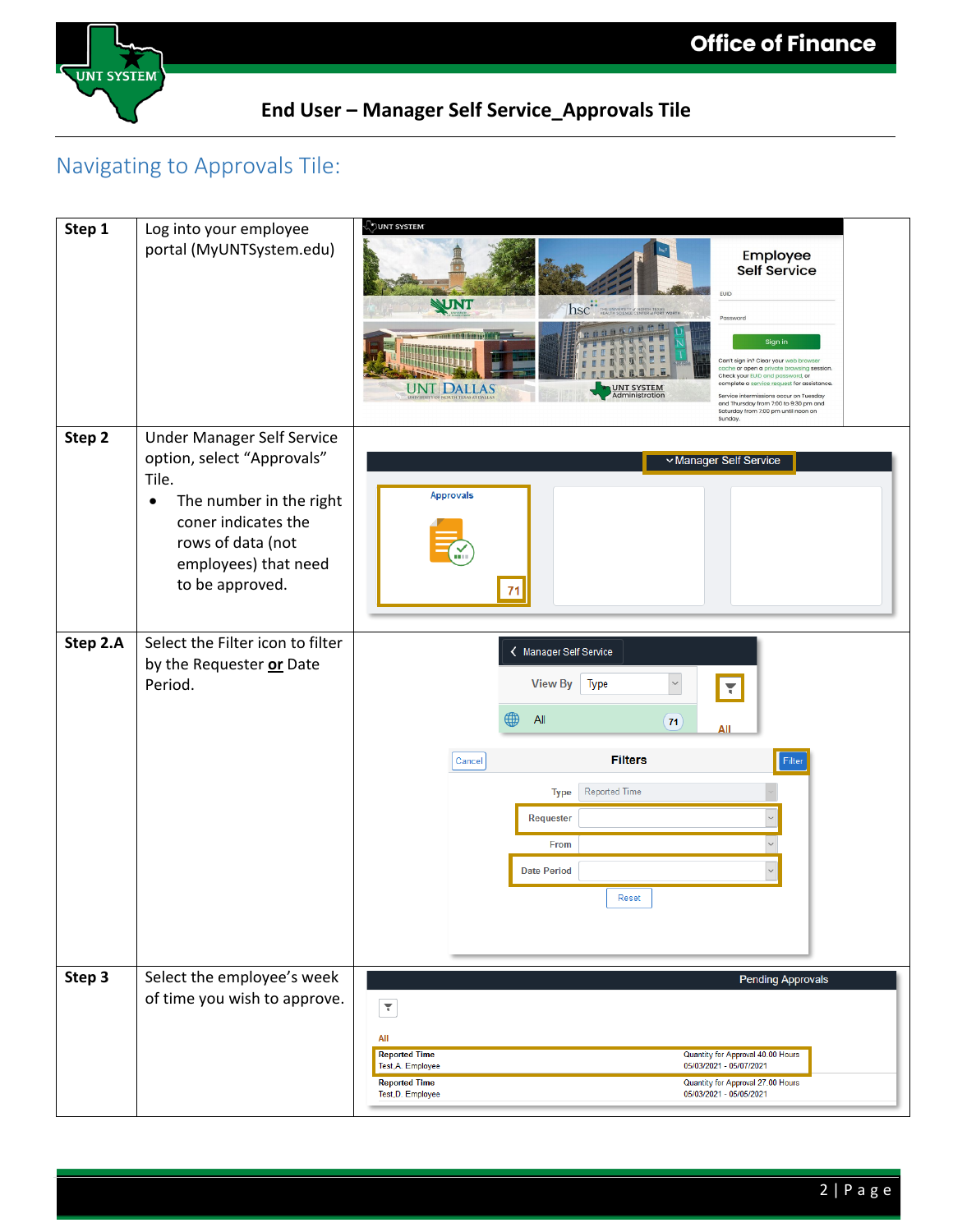

# How to Approve or Deny Time (Elapsed Time Reporter):

| Step 1            | Review the reported hours for the<br>employee.<br><b>Common Issues to be Aware of:</b><br>Ensure the employee did not<br>$\bullet$<br>report REG hours on a<br>Holiday.<br>Ensure the employee entered<br>$\bullet$<br>the correct amount of hours<br>worked (i.e. did they really<br>work 16 hours in one day?)<br>Ensure employee did not<br>$\bullet$<br>report REG hours on a day<br>they used a leave accrual. | <b>Summar</b><br>Time Period 05/03/2021 - 05/07/202<br>Quantity for Approval 40.00 Hours<br>Quantity Submitted/ Approved 0.00 Hours<br>Quantity Denied 0.00 Hours<br><b>View Legend</b><br>Reported Time Details<br>Pending<br>All<br>$\Box$<br>Select<br><b>Report Date</b><br><b>Time Reporting Code</b><br><b>Quantity for Approval</b><br>$\Box$<br>05/03/2021<br>REG - Regular Earnings<br>8.00 Hours<br>$\Box$<br>8.00 Hours<br>05/04/2021<br><b>REG - Regular Earnings</b><br>$\Box$<br>05/05/2021<br>REG - Regular Earnings<br>8.00 Hours<br>$\Box$<br>8.00 Hours<br>05/06/2021<br><b>REG - Regular Earnings</b><br>$\Box$<br>05/07/2021<br>REG - Regular Earnings<br>8.00 Hours |
|-------------------|---------------------------------------------------------------------------------------------------------------------------------------------------------------------------------------------------------------------------------------------------------------------------------------------------------------------------------------------------------------------------------------------------------------------|------------------------------------------------------------------------------------------------------------------------------------------------------------------------------------------------------------------------------------------------------------------------------------------------------------------------------------------------------------------------------------------------------------------------------------------------------------------------------------------------------------------------------------------------------------------------------------------------------------------------------------------------------------------------------------------|
| Step 1.A          | If needed, select the row of data<br>you wish to review more details<br>on.<br>You can adjust reported time.<br>$\bullet$<br>You can view Exception.                                                                                                                                                                                                                                                                | <b>Reported Time Line Details</b><br>Report Date 05/03/2021<br>Reported for date 8.00 Hours<br>Scheduled for date 0.00 Hours<br>Time Reporting code REG - Regular Earnings<br>Quantity 8.00 Hours<br>Adjust Reported Time<br><b>View Exceptio</b><br><b>Time details</b><br><b>Quantity</b><br>Taskgroup<br>NONTASK - UNT Taskgroup-No Tasks<br>8 Hours                                                                                                                                                                                                                                                                                                                                  |
| Step <sub>2</sub> | Select the days you wish to<br>Approve or Deny.                                                                                                                                                                                                                                                                                                                                                                     | Select<br><b>Report Date</b><br>$\Box$<br>05/03/2021<br>$\Box$<br>05/04/2021<br>$\Box$<br>05/05/2021<br>$\Box$<br>05/06/2021<br>$\Box$<br>05/07/202<br>Deny<br>Approve                                                                                                                                                                                                                                                                                                                                                                                                                                                                                                                   |
| Step 3            | Enter Comment as needed and<br>select "Submit".<br>If Denying Time:<br>Add a comment to explain the<br>denial of time. If time was denied<br>due to an entry error, explain how<br>to resolve the issue.                                                                                                                                                                                                            | Submit<br>Approve<br>Cancel<br>You are about to approve this request.<br><b>Approver Comments</b><br>Approved MM/DD/XXXX<br>Cancel<br><b>Deny</b><br>Submit<br>You are about to deny this request.<br>Approver comments, if provided, will be available on Timesheet page<br>for time reporter view.<br><b>Approver Comments</b>                                                                                                                                                                                                                                                                                                                                                         |